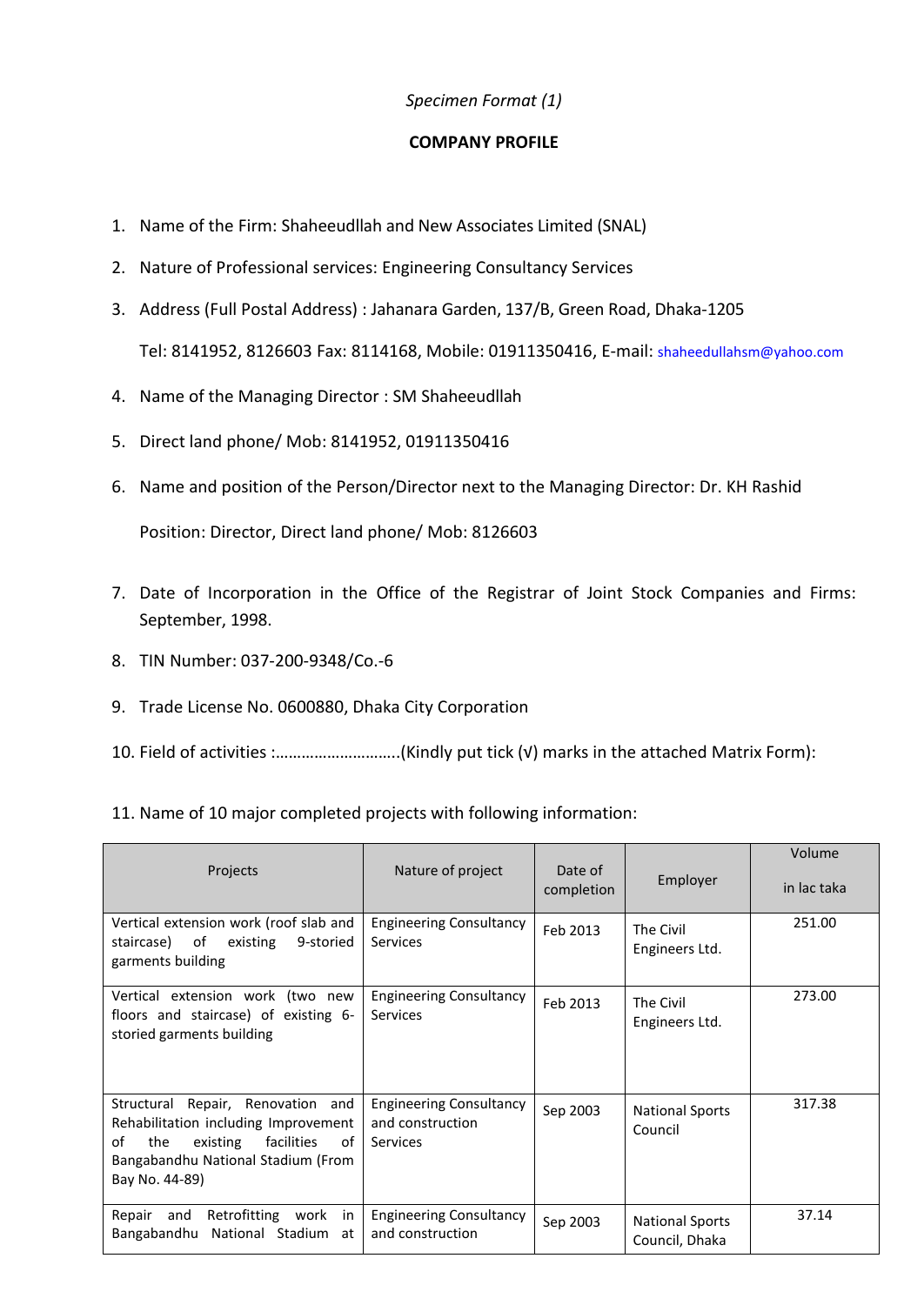| Dhaka (Bay 44 to Bay 89)                                                                                                                                                            | Services                                                              |          |                                   |        |
|-------------------------------------------------------------------------------------------------------------------------------------------------------------------------------------|-----------------------------------------------------------------------|----------|-----------------------------------|--------|
| Supply and fabrication<br>of<br>steel<br>structure shed, foundation platform,<br>stair etc. at Chittagong                                                                           | <b>Engineering Consultancy</b><br>and construction<br><b>Services</b> | Jun 2003 | Unilever<br>Bangladesh Ltd.       | 61.45  |
| Turn-key tower foundation design for<br>floodlighting system at<br>National<br>Stadium, Kamlapur, Dhaka                                                                             | <b>Engineering Consultancy</b><br>and construction<br><b>Services</b> | Apr 2003 | <b>National Sports</b><br>Council | 36.00  |
| Repair and renovation work of Baitus<br>Salam Masjid at Iqbal Road                                                                                                                  | <b>Engineering Consultancy</b><br>and construction<br><b>Services</b> | Nov 2012 | Baitus Salam<br>Masjid            | 194.00 |
| Design, construction and supervision<br>of Effluent Treatment Plant (ETP) of<br>Johny Textile Mills Ltd., Fatulla,<br>Narayanganj                                                   | <b>Engineering Consultancy</b><br>and construction<br><b>Services</b> | Mar 2012 | Johny Textile<br>Mills Ltd.       | 320.69 |
| structural,<br>Architectural,<br>plumbing<br>and electrical design drawing work of<br><b>ACME Liquid Building</b>                                                                   | <b>Engineering Consultancy</b><br>and construction<br><b>Services</b> | Nov 2011 | <b>ACME</b><br>Laboratories Ltd.  | 40.00  |
| Rectification work and stabilization of<br>structure against Earthquake load for<br>four storied Casserole building at Pran<br>Industrial<br>Park,<br>Bagpara, Polash,<br>Narsingdi | <b>Engineering Consultancy</b><br>and construction<br><b>Services</b> | Jan 2010 | Pran-RFL Group                    | 39.82  |
| Extension and Modification of the<br>VVIP Gallery at Bangabandhu National<br>Stadium, Dhaka                                                                                         | <b>Engineering Consultancy</b><br>and construction<br><b>Services</b> | Jan 2010 | <b>National Sports</b><br>Council | 124.50 |
| <b>Extension and Modification of the</b><br>press box and Electrical work at<br>Bangabandhu National Stadium,<br><b>Dhaka</b>                                                       | <b>Engineering Consultancy</b><br>and construction<br><b>Services</b> | Jan 2010 | <b>National Sports</b><br>Council | 67.07  |
| Conversion of existing 2 storied<br>building into Display Center, House #<br>57, Road # 27 at Dhanmondi<br><b>Residential Area</b>                                                  | <b>Engineering Consultancy</b><br>and construction<br><b>Services</b> | Nov 2009 | Rahimafrooz                       | 32.00  |